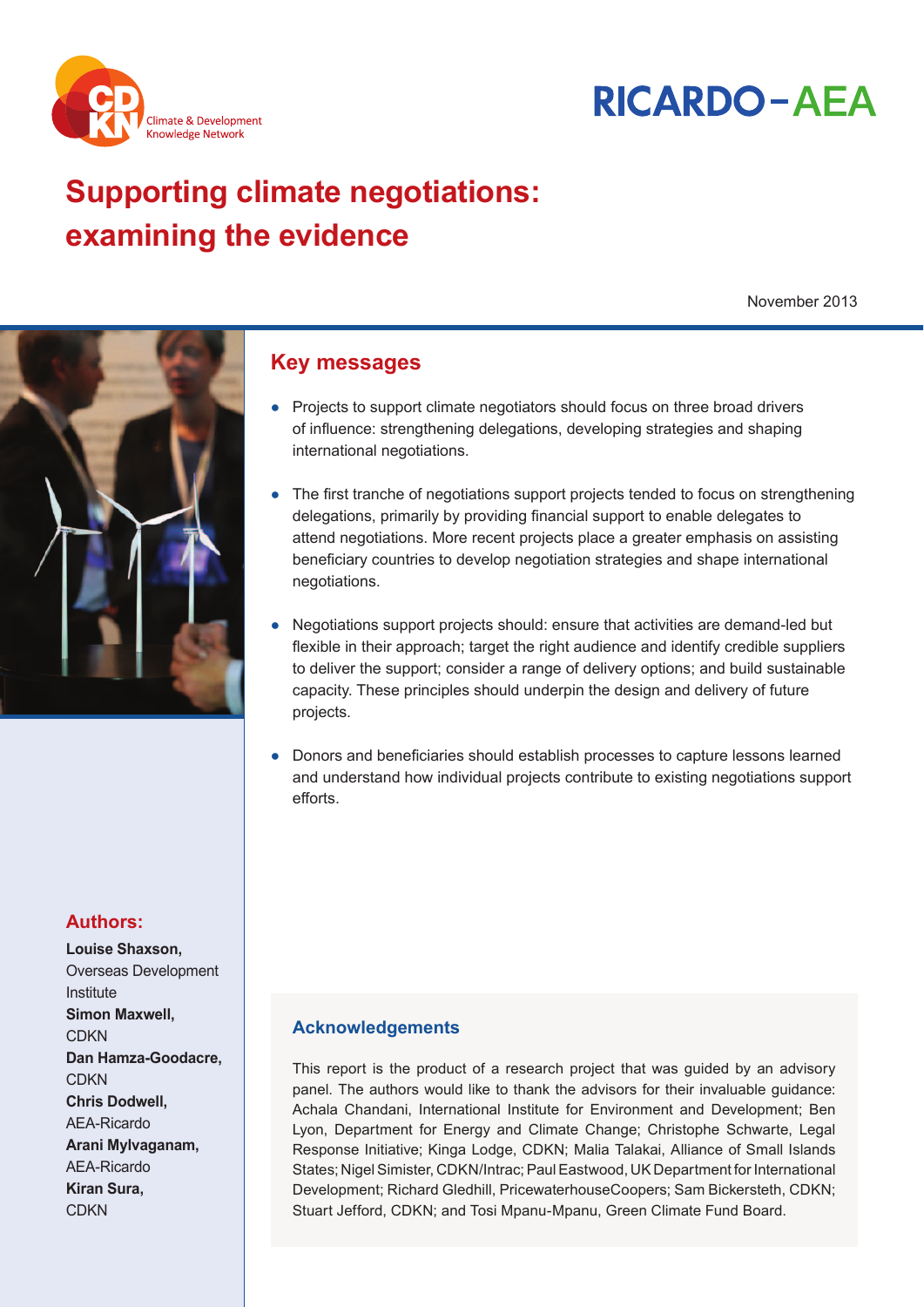## **1. Introduction**

The world's poorest and most vulnerable countries often have the most to lose from climate change. But they usually have fewer climate-related resources and limited expertise to fully represent their interests at international climate change negotiations.

Over the past decade, various donor agencies and private funders have provided assistance to these countries to try and redress this imbalance. These negotiations support projects have ranged from providing financial support to enable delegations to attend negotiations, to building their technical capacity to help them develop negotiating strategies and influence final agreements.

A new global climate deal that reflects the interests of the poorest and most vulnerable countries will only be possible if their negotiators make their voices heard in the negotiations. In the run up to the crucial climate negotiations in 2015, it is important to understand how effective these projects have been and how best to enhance future negotiations support projects.

This paper draws on the findings of a study commissioned by the Climate and Development Knowledge Network (CDKN) and undertaken by AEA-Ricardo.<sup>1</sup> Through deskbased research and stakeholder interviews, the study reviewed the existing negotiations support literature and a selection of negotiations support projects related to climate change, trade and environmental negotiations to inform how future support efforts should be designed and delivered.<sup>2</sup> The study captured lessons from 15 projects; these will inform the efforts of both recipients from the poorest and most vulnerable countries, and current and potential donors to negotiations support.

## **2. What have we learned from support to negotiators?**

#### **Drivers of influence**

To date, there has been very little analysis of the effectiveness of different types of negotiations support. The absence of a clear definition of what constitutes success in negotiations, and the lack of agreed criteria for measuring impact, have hampered these efforts. This paper reviews the existing evidence base to identify what lessons can be learned.

Negotiations support projects target three broad areas to enhance the participation and influence of the poorest and most vulnerable countries in multilateral climate negotiations. We summarise these as 'drivers of influence':

- **•** Projects strengthen delegations by providing financial assistance to enable the poorest and most vulnerable countries to send representatives to negotiations, and by supporting activities that enhance their negotiating and technical skills.
- They help these countries to **develop strategies**. including clear national positions, to enable them to articulate their interests in negotiations.
- They help the poorest and most vulnerable countries to **shape international negotiations** by identifying opportunities for collective action where there is common ground, and equipping negotiators with the skills to set and influence agendas in negotiations.

All three drivers interact against a set of external factors that can be unpredictable and difficult to influence. These include the countries' relative economic and geopolitical power, and the degree of national support for addressing the issues under negotiation. The **Drivers of Influence framework** assumes that negotiations support activities do not seek to directly affect these broader international power structures or wider influences, although to do so successfully is likely to increase the likelihood of success in negotiations.<sup>3</sup>

Sustainability is an important overarching consideration when designing negotiations support projects. A project can enable negotiators from the poorest and most vulnerable countries to make important achievements on a one-off or short-term basis, and influence in such short timescales should not be discounted. However. it is desirable for projects to deliver enduring capacity improvements to recipient countries that are sustainable over the long term.

## **Lessons from current negotiations support projects**

The study used this Drivers of Influence framework as the basis for analysing 15 negotiations support case studies, summarised in Table 1. These were selected from more than 40 projects supporting developing countries in the international climate negotiations arena, as well as case studies from other environmental areas and trade. The projects varied in focus and scope: some were issues-based, for example the Coalition of Rainforest Nations,<sup>4</sup> whereas others took a more generic approach, such as support to the Least Developed Countries (LDC) Group.<sup>5</sup>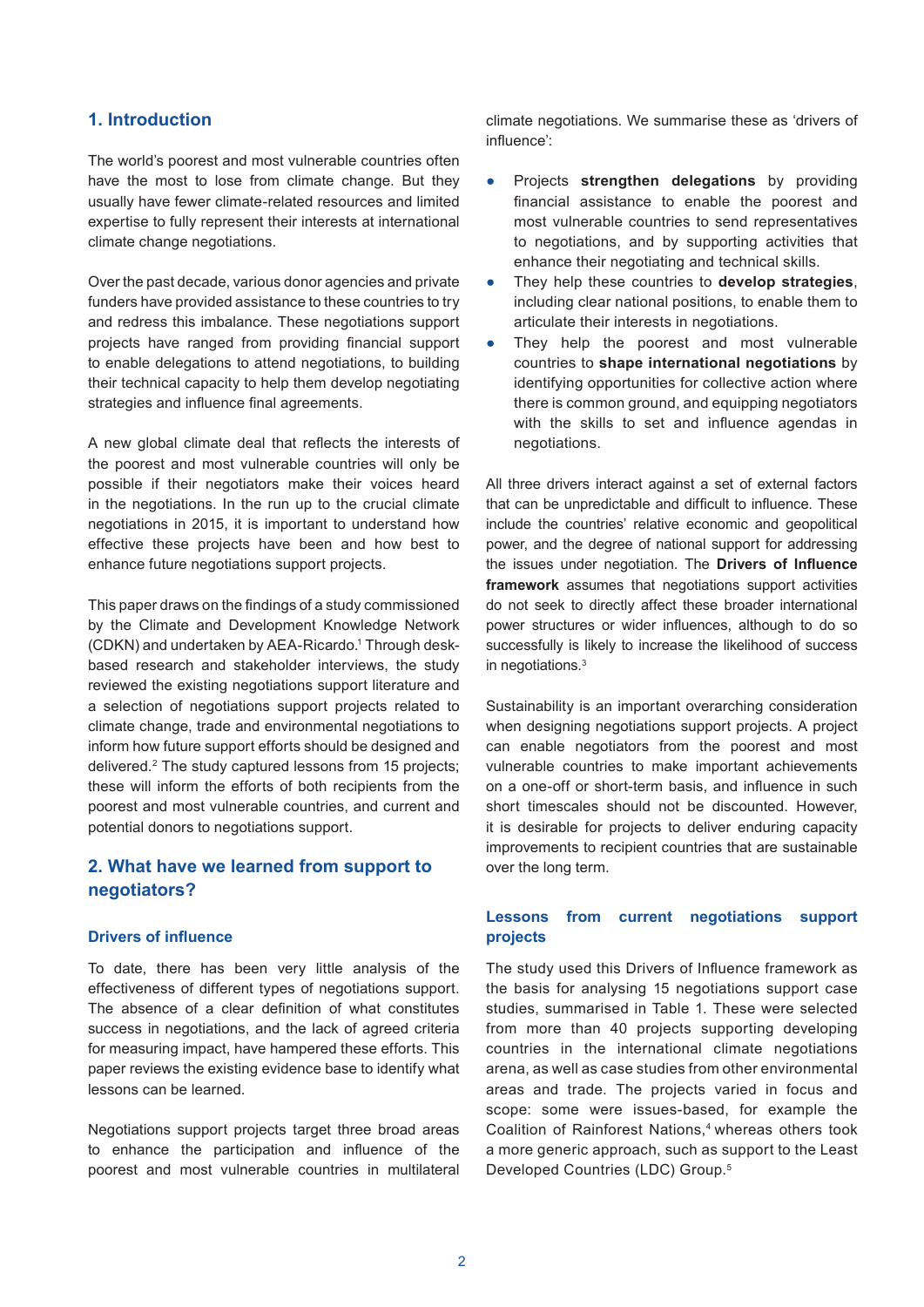## **Table 1: Negotiations support case studies**

| <b>Case study</b>                                                       | <b>Project summary</b>                                                                                                                                                                                                                                                                                                                                          |
|-------------------------------------------------------------------------|-----------------------------------------------------------------------------------------------------------------------------------------------------------------------------------------------------------------------------------------------------------------------------------------------------------------------------------------------------------------|
| Acting Together for Bold Outcomes*                                      | This project brings together developing countries that show the potential for leadership within<br>international climate negotiations, and encourages engagement with middle-income and developed<br>countries. Support consists of workshops, analysis and the production of formal position papers and<br>draft submissions that articulate common interests. |
| African Development Bank Support to the African<br>Group of Negotiators | A broad programme of financial, technical, legal and logistical support to enable African negotiators to<br>participate effectively in the United Nations Framework Convention on Climate Change (UNFCCC).                                                                                                                                                      |
| African Union Biosafety Project                                         | This project developed an African strategy on biosafety and started to revise the African model law on<br>biosafety. It primarily supports negotiators via a series of preparatory workshops prior to international<br>negotiations.                                                                                                                            |
| Building and Strengthening Institutional Capacity on<br>Climate Change  | This is a research and capacity development project that enables countries to undertake analytical<br>work to determine what kind of national and international climate change actions fit best with their<br>circumstances and priorities.                                                                                                                     |
| Capacity Building Related to Multilateral<br><b>Pacific Countries</b>   | This project supports the implementation of multilateral environmental agreements by providing<br>Environmental Agreements in African, Caribbean and information, technical and legal advice, training and in-country support activities.                                                                                                                       |
| Coalition of Rainforest Nations*                                        | Negotiations support to the Coalition of Rainforest Nations includes technical reports, workshops,<br>submissions and briefings on several issues, including domestic and international frameworks for<br>rainforest management, biodiversity conservation and climate stability.                                                                               |
| European Capacity Building Initiative*                                  | This project provides support to climate negotiators via its integrated Fellowship Programme and<br>Workshop Programme, including policy-relevant analysis for the climate negotiations.                                                                                                                                                                        |
| Hub and Spokes Project                                                  | This project assists regional integration organisations and trade ministries from African, Caribbean and<br>Pacific member states to develop their capacity in trade policy and trade negotiations.                                                                                                                                                             |
| Legal Response Initiative*                                              | The Legal Response Initiative provides legal advice and written responses to queries from least<br>developed and developing country delegations, during and between climate negotiating sessions.                                                                                                                                                               |
| South Centre                                                            | South Centre provides negotiations support, research and analysis on issues related to trade and<br>climate negotiations. It also creates networking opportunities for negotiators and policy-makers within<br>countries (across different government ministries) and between different negotiation groups (trade and<br>the environment).                      |
| Strengthening Women's Leadership at the UNFCCC                          | This project was designed to support and enhance the participation of women in the UNFCCC process.<br>Support includes covering the participation costs of women negotiators, providing networking events,<br>capacity building and knowledge enhancement.                                                                                                      |
| Support to the LDC Group*                                               | This project provides LDC Group negotiators with scientific, analytical, strategic and technical<br>assistance, before and during climate negotiations.                                                                                                                                                                                                         |
| Support to the Republic of Marshall Islands in the<br>UNFCCC*           | Via a specialist consultancy, the Republic of the Marshall Islands is provided with on-demand legal and<br>technical support.                                                                                                                                                                                                                                   |
| <b>SURVIVE</b>                                                          | This project provides scientific, legal, technical and policy support for the Alliance of Small Island States<br>and LDC negotiators. Support is provided during and between negotiating sessions.                                                                                                                                                              |
| World Trade Organisation Trade Related Technical<br>Assistance          | This assistance is largely directed towards supporting government officials to better understand World<br>Trade Organisation rules, so that they can make use of their membership rights and negotiate more<br>effectively with their trading partners.                                                                                                         |

 $^*$  denotes projects that are or have been funded by CDKN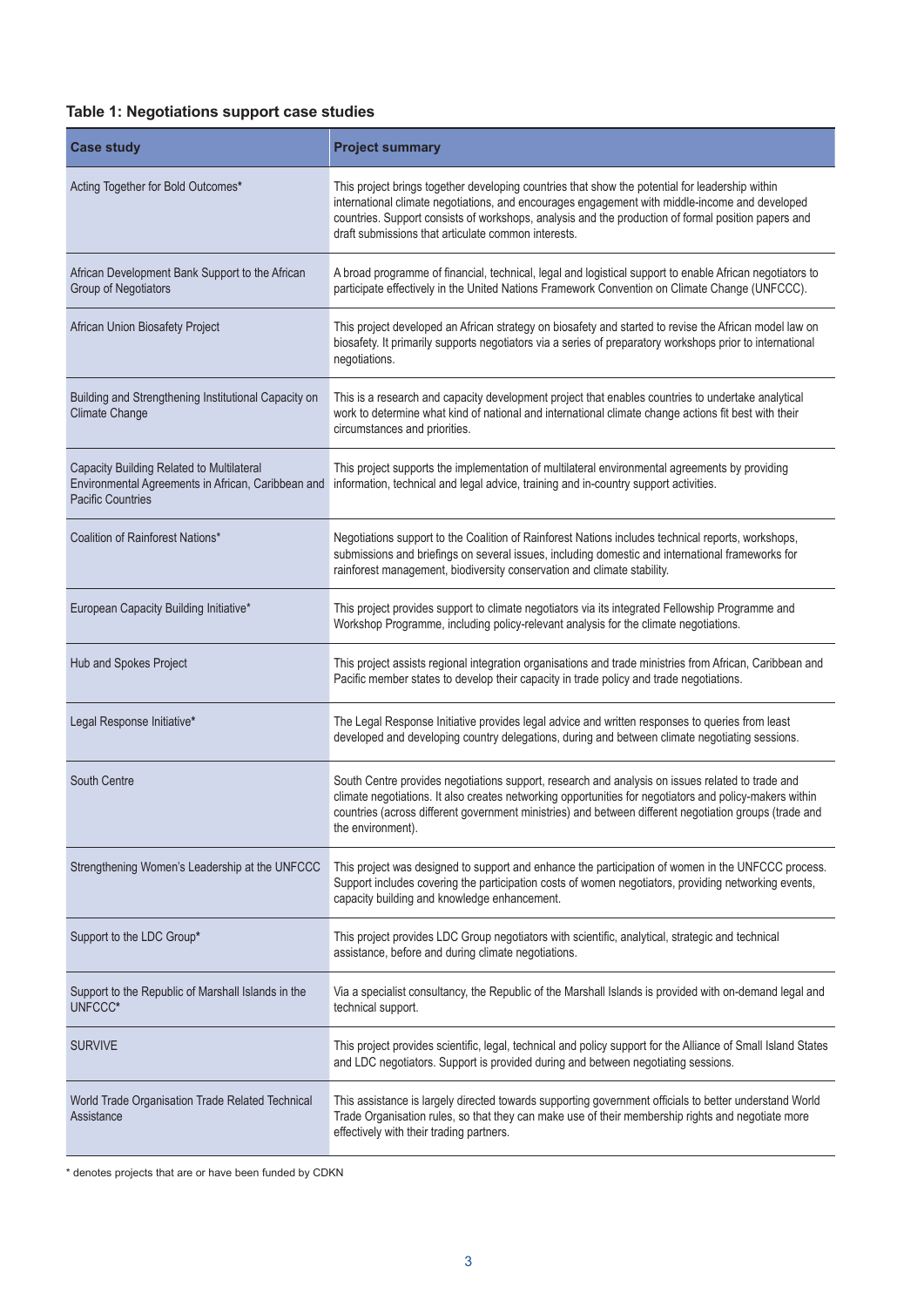These projects have several broad characteristics, described below.

#### *Scope of the projects*

- All the projects addressed a combination of the drivers of influence, confirming that negotiations support has moved beyond just assisting delegates to attend negotiations.
- Recent projects place greater emphasis on developing national positions on priority technical issues, and on increasing power and influence through building alliances with other nations. Comparatively fewer case studies focused on shaping the agenda of negotiations.

#### *Selecting participants and providers*

- A number of negotiations support projects targeted a specific set of stakeholders, ranging from negotiators to politicians to the media. Most projects supported individuals across varying levels of seniority.
- The organisations providing negotiations support varied in size and nature. They included international, national and regional organisations, North-South and South-South collaborations, and ranged from large bodies such as the United Nations and the European Commission to small specialist consultancies. Some organisations implement support, while some act as donors who pay others to deliver technical support.
- In most instances, institutions from developed countries delivered negotiations support in beneficiary countries. Collaborative working through consortia of delivery partners proved to be a particularly effective way to meet the beneficiaries' demands, in particular where multidisciplinary support was required.

#### *Planning design and delivery features*

- There are many options for delivering projects to strengthen delegations and develop negotiating strategies (see Table 2). Projects that sought to shape international negotiations encouraged the development of formal and informal networks to share experiences, and the development of alliances to give parties greater leverage in negotiations.
- Most projects did not have a comprehensive sustainability strategy or exit strategy in place, despite the fact that future support was not always certain.

#### *Monitoring and evaluation*

The monitoring and evaluation of negotiations support projects so far is limited; what exists tends to be quided by contractual requirements. Some voluntary monitoring and evaluation has been conducted, often driven by the desire to capture the wider benefits of projects.

## **3. Principles for designing and delivering negotiations support**

Negotiations support projects vary in terms of the nature of support they provide, to whom, at what scale and how that support is delivered. We found the Drivers of Influence framework to be well reflected in reality across the case studies reviewed, and it resonated with the expert stakeholders interviewed. This analysis has enabled us to establish some principles to assist those planning negotiations support projects.

#### Define the target beneficiaries and geography

It is critical to define the target beneficiaries at the project outset. This will determine various other design considerations, as well as the choice of supplier. Most projects work predominantly with negotiators and politicians at all levels of seniority. A balance is needed in terms of the function and seniority of the beneficiaries.

For example, the Coalition of Rainforest Nations' Secretariat works strategically with politicians and stakeholders across all levels of seniority to ensure that the right people hear their messages: people with the relevant power and influence to change things. On issueled projects, chair- and spokespeople are important stakeholders to build relationships with, so that common positions are presented and negotiated effectively at talks.

Support can be provided at regional or country levels, though support focused on a specific issue may be best delivered at a regional level. For example, the African Union Biosafety Project found that biosafety negotiations were best approached at the continental level, rather than on a country basis, due to the cross-border impacts of biotechnology.

## **Conduct a market needs assessment for negotiations support**

Negotiations support projects should be based on identified needs, to ensure that the activities delivered reflect the beneficiaries' interests and priorities, and target the right drivers of influence. A complementary approach is to develop negotiations support in collaboration with experts in the field, which means project proposals harness the demand and practical experience of negotiators at the earliest stage. SURVIVE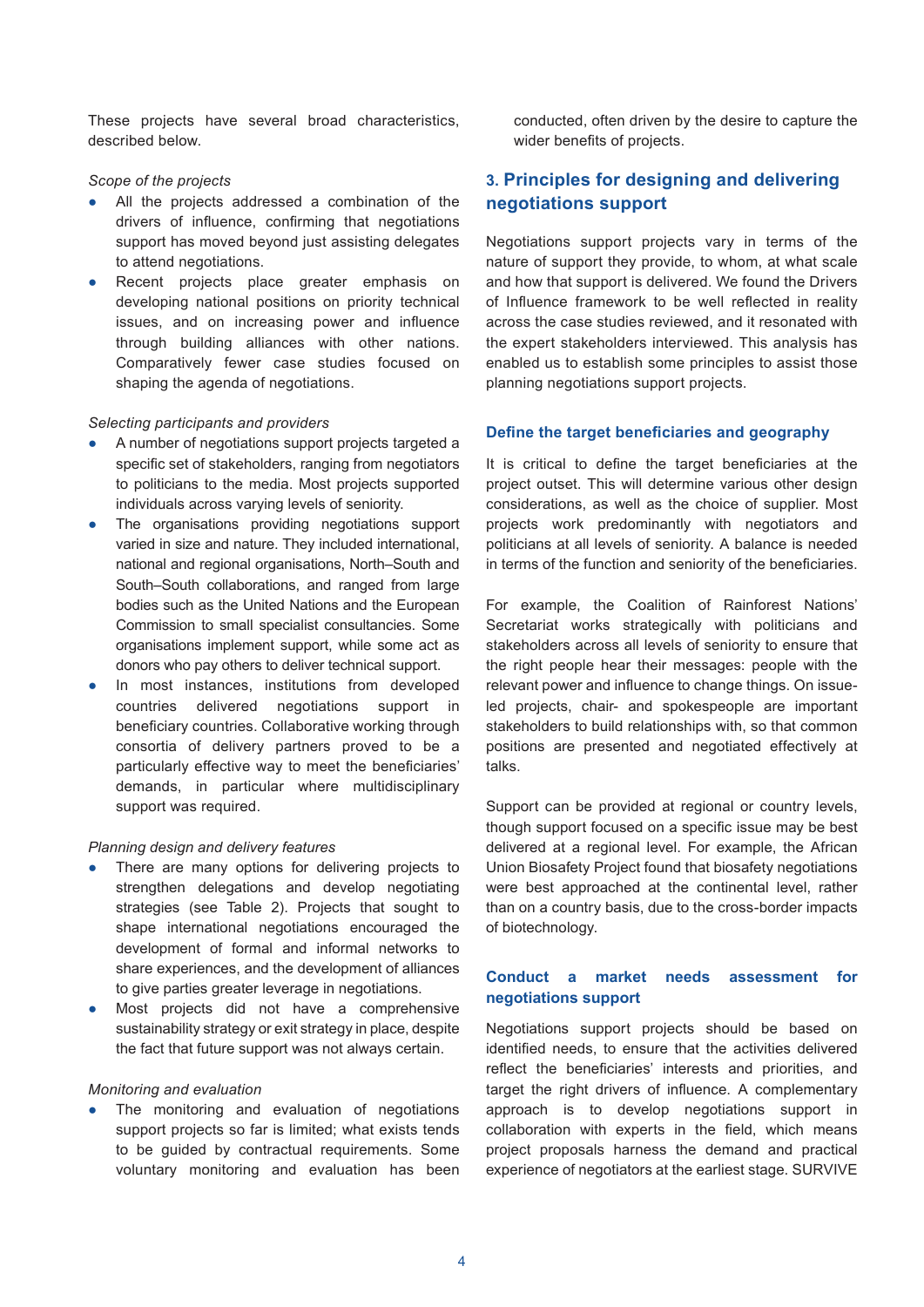and the European Capacity Building Initiative both have clear processes to identify demand early on; for example, during project inception periods they consult with beneficiaries to develop suitable work plans.

#### **Consider who should provide technical assistance**

As previously described, the case studies vary in terms of who supplies technical assistance to negotiators. There are several important factors that help identify who is best placed to do this work. These include the potential supplier's technical expertise and their credibility among the target beneficiaries.

When demands from beneficiaries are varied, partnership working or commissioning a diverse yet complementary consortium of suppliers or implementing partners can be effective. This approach was adopted by the United Nations Environment Programme's (UNEP) project to support African, Caribbean and Pacific member states on issues around multilateral environmental agreements. UNEP partnered with the European Union to engage several key regional and sectoral actors in Africa, the Caribbean and the Pacific. These regional hubs plan, implement and monitor capacity building activities in their respective regions.

#### **Consider a wide range of delivery options**

The method of project delivery will depend on the context and available budget, but these can be deploved in various combinations to encourage creativity and innovative approaches. Table 2 lists a range of potential delivery options, mapped against the drivers of influence.

#### **Embed flexibility in the approach**

Negotiations support projects need to contain a degree of flexibility (see box on p. 6). This will enable the demandled approach to continue after the inception phase, and be balanced with an overall strategy for negotiations support that is likely to emerge as lessons are learned. The needs of developing country negotiators evolve over time as their capacities change, negotiations develop and international, regional and national circumstances shift.

## **Develop trust between the organisations delivering**  negotiations support and the beneficiary

It is important for organisations delivering negotiations support on the ground to demonstrate credibility, expertise and reliability, and to establish trust with the recipients of support. Testimonials from recipients of the following projects confirmed that a foundation of trust between the delivery partners and the recipients is essential: Acting Together for Bold Outcomes, the Legal Response Initiative, the European Capacity Building Initiative, SURVIVE and the LDC Group.

These approaches are all underpinned by a degree of autonomy in funding and project design. This affects the effectiveness of the projects supported: giving recipient

| <b>Driver of influence</b>         | <b>Delivery options</b>                                                                                                                                                                                                                                                                                                                                                                                                                                                                              |
|------------------------------------|------------------------------------------------------------------------------------------------------------------------------------------------------------------------------------------------------------------------------------------------------------------------------------------------------------------------------------------------------------------------------------------------------------------------------------------------------------------------------------------------------|
| Strengthening delegations          | Provide scientific, analytical, strategic, legal and technical support.<br>Provide a comprehensive grounding in negotiations history and mechanisms.<br>$\bullet$<br>Use multiple methods, such as training workshops, advisory services and meetings, knowledge<br>$\bullet$<br>management systems, 'learning by doing', briefing notes, technical reports and mentoring.<br>Provide financial assistance to enable the poorest and most vulnerable countries to send<br>delegates to negotiations. |
| Developing a strategy              | Provide objective advice, evidence and technical support to delegates.<br>Advise and guide delegates on national policy positions, on specific issues and on issues of<br>$\bullet$<br>common interest with other countries.<br>Engage stakeholders – negotiators, officials from a range of ministries, experts – in the<br>development of a strategy.                                                                                                                                              |
| Shaping international negotiations | Ensure networking is a key component of support and provide relevant opportunities to build<br>alliances; potential forums include workshops, strategy meetings, online discussion forums, and<br>formal and informal networking events.                                                                                                                                                                                                                                                             |

#### **Table 2: Delivery options for negotiations support**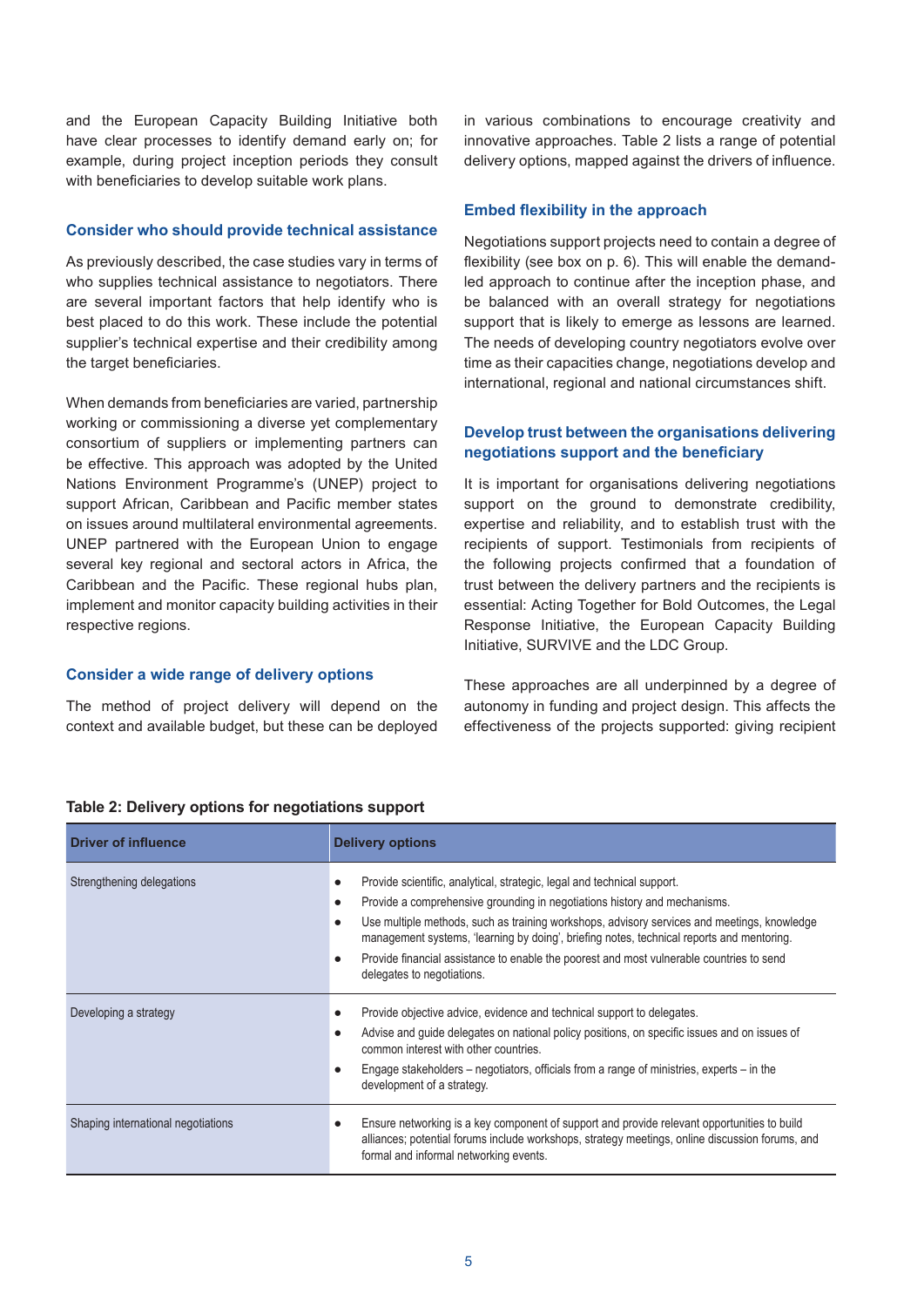#### **Best practices for responding to demand**

The organisations sponsoring the 15 case studies made a range of provisions to ensure that their support is flexible and can respond to changes in demand. Examples include:

- The Legal Response Initiative responds to queries from developing country negotiators in real-time during climate negotiations.
- The European Capacity Building Initiative publishes 'Rapid Response' policy briefs and background papers, which are developed using a 'fast-track' approach to allow a timely response to issues of relevance to international negotiations.
- The Hub and Spokes Project develops countryspecific work plans in collaboration with host ministries and regional integration organisations, in order to best adapt their approach to meet recipient countries' current needs.
- Many projects, such as Capacity Building Related to Multilateral Environmental Agreements in African, Caribbean and Pacific countries, conduct evaluations after each capacity building workshop and review their work plan in light of the feedback received.

countries budgetary, management and project design responsibilities means projects have a greater degree of credibility among their target audience, with members having greater buy-in and a sense of responsibility towards achieving the project goals.

#### **Engage with stakeholders for sustainability**

Organisations designing and delivering negotiations support should engage a wide range of stakeholders – the private sector, civil society organisations and the media - because this enhances the sustainability and impact of projects, for example by building domestic support for the negotiations team. It also allows for skills and knowledge to be shared. For example, the Legal Response Initiative projects improve domestic capacity by training 'champions' to support negotiators on legal matters.

A strong domestic mandate for climate change is important for developing links between negotiations at the national and international levels. A number of the projects analysed actively engaged with the media to develop and strengthen domestic support for action. In the Republic of the Marshall Islands, this has directly led to a higher public profile for senior government officials in international negotiations, and highlighted the acute vulnerability of small island states.

#### **Establish a monitoring and evaluation process**

Approaches to monitor and evaluate negotiations support projects are in their infancy and there are no consistent criteria for assessing their effectiveness. However, there are many established monitoring and evaluation techniques that can be used to set baselines, triangulate quantitative and qualitative data, and consider this evidence alongside beneficiary perspectives for a comprehensive overview.

One emerging tool is outcome mapping, which CDKN is trialling.<sup>6</sup> Rather than focusing simply on the delivery of outputs, outcome mapping complements other monitoring and evaluation approaches by identifying the different changes brought about by negotiations support projects.

## **5. Conclusions**

The findings of the study commissioned by CDKN suggest that negotiations support efforts are generally heading in the right direction. Current projects are enhancing the ability of the poorest and most vulnerable countries to develop national positions and negotiating strategies. This is enabling them to shape agendas and represent their interests in negotiations more effectively.

While there is no evidence to infer that one form of support or one driver of influence is more effective or important than the others, it is logical that support needs to be built from the bottom up: from strengthening delegations, through developing strategies, to shaping negotiations. The Drivers of Influence framework is a tool to develop and review negotiations support projects and programmes. Used in conjunction with empirical findings, the framework can help to identify where the most significant gaps lie across the negotiations support landscape, and how to prioritise and target future efforts.

Furthermore, it is important for commissioners and providers of negotiations support to be aware of the strengths and weaknesses of different approaches. They should consider the principles identified here when designing and delivering future negotiations support projects. Processes for disseminating lessons learned and for capturing synergies with other activities related to negotiations support should also be established.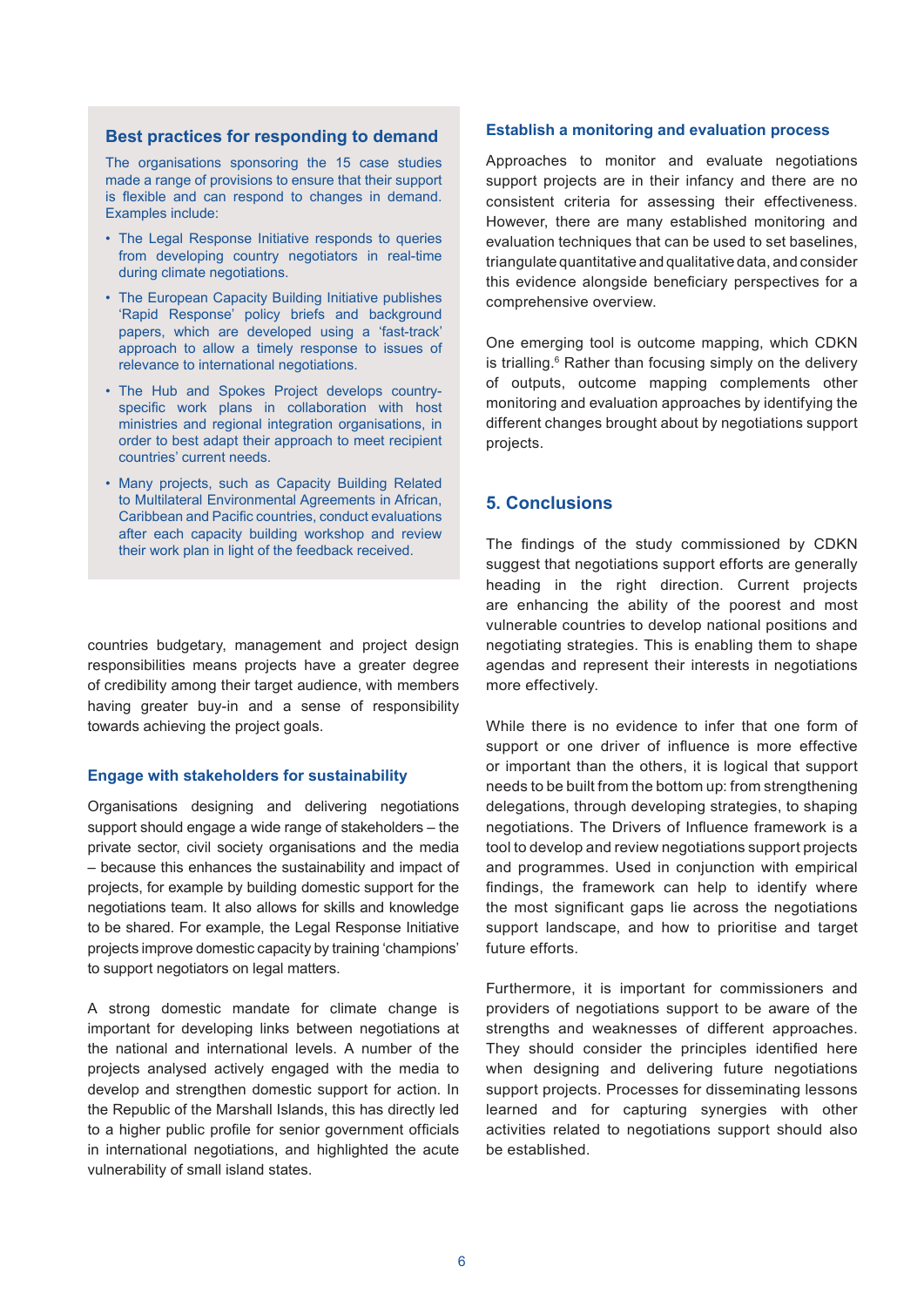## **Further reading**

Bilal, S. and Laporte, G. (2004), 'How did David prepare to talk to Goliath? South Africa's experience of trade negotiating with the EU'. Discussion Paper No. 53. Maastricht/Brussels: European Centre for Development Policy Management (www.ecdpm.org/Web ECDPM/ Web/Content/Download.nsf/0/8A5B7D0282F5EB86C12 56F3B004797AE/\$FILE/04-53e-sb ql.pdf).

Boianic. A. (2001) 'Bolivia's participation in the UN Framework on Climate Change'. ODI working paper. London: Overseas Development Institute (www.odi. org.uk/publications/3612-multilateral-environmentalagreements-bolivia).

Chasek, P. and Rajamani, L. (2002) Steps towards *enhanced parity: negotiating capacity and strategies*  of developing countries. Nairobi: United Nations Development Programme.

Gupta, J. (2006) 'Increasing disenfranchisement of developing country negotiators in a multi-speed world', in J. Green and W. Chambers (eds.), The politics of *participation in sustainable development governance*. New York: United Nations University.

Handy, C. (1993) Understanding organizations. Fourth *edition*. London: Penguin Global.

Page, S. (2002) 'Developing countries in GATT/WTO negotiations'. ODI working paper. London: Overseas Development Institute (www.odi.org.uk/resources/ docs/4738.pdf).

Siostedt, G. (2006) 'Promoting enfranchisement: new approaches for the climate talks', in J. Green and W. Chambers (eds.), The politics of participation in sustainable development governance. New York: United Nations University.

South Centre (2004) 'Strengthening developing countries' capacity for trade negotiations: matching technical assistance to negotiating capacity constraints'. Background paper for G77 and China. Geneva: South Centre (www.g77.org/doha/Doha-BP04%20 -Strengthening Southern trade-related negotiating capacity.pdf).

Tallberg, J. (2008) 'Bargaining power in the European Council', Journal of Common Market Studies 46 (3): 685-708.

van Schaik, L. (2012) 'The EU and the progressive alliance negotiating in Durban: saving the climate?' CDKN/ODI working paper. London: Overseas Development Institute/ Climate and Development Knowledge Network (www.odi. org.uk/publications/6864-european-union-eu-climatechange-progressive-alliance-durban-unfccc).

Powercube (no date) 'Understanding power for social change' (www.powercube.net).

## **Endnotes**

- 1 Binsted, A., Dodwell, C., Mylvaganam, A. and Sefton, J. (2013) 'Supporting developing countries in the climate negotiations: lessons learned so far'. London, AEA-Ricardo.
- 2 Details of how to access the broader evidence base underpinning the analysis can be found in: AEA-Ricardo (2013) 'Supporting developing countries in the climate negotiations: lessons learned so far.' London, AEA-Ricardo.
- 3 Opportunities for influencing these wider restrictions are the focus of climate diplomacy. See: Schweimler, N. and Sura, K. (2013) 'Climate diplomacy: seeing the bigger picture'. CDKN policy brief. London: CDKN; Mabey, N., Gallagher, L. and Born, C. (2013) *Understanding climate diplomacy: building diplomatic capacity*  and systems to avoid dangerous climate change. London: E3G.
- 4 The Coalition for Rainforest Nations is a negotiating group under the UNFCCC which focuses on building consensus among coalition nations, mostly from developing countries, on issues related to domestic and international frameworks for rainforest management, biodiversity conservation and climate stability.
- 5 The LDC Group is an officially recognised negotiating group, which consists of 48 least developed countries party to the UNFCCC
- 6 Hamza-Goodacre, D., Jefford, S. and Simister, N. (2013) 'Supporting international climate negotiators: a monitoring and evaluation framework'. CDKN working paper. London: Climate and Development Knowledge Network.